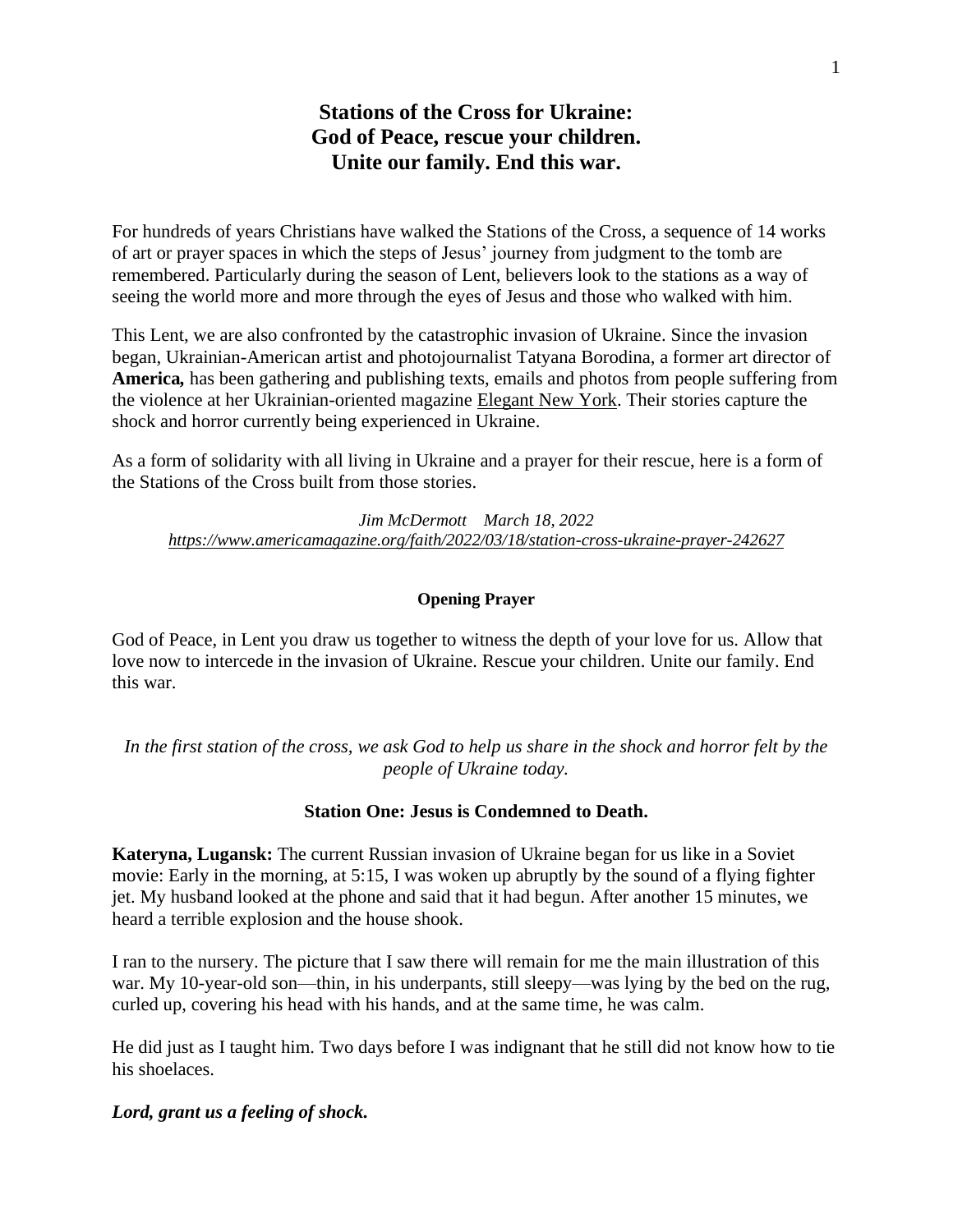# **Station Two: Jesus Takes up His Cross.**

**Natalia, Kyiv**: On the morning of Feb. 25, I did not plan to go anywhere. I wanted to be at home, bake bread in my favorite oven, grow flowers in the backyard. There was no talk of evacuation. On the contrary, my parents and eldest daughter and their friends came to our house in the suburbs of Kyiv.

By lunchtime, [everything had changed]: I had thrown some things in the car, the children, our dog. Our eldest daughter refused to leave, my parents also stayed at home. I will never forgive the occupiers for my mother's words: "We have already lived our lives. You save the children."

Yes, we understood for eight years that the attack on us was a matter of time; yes, we were taught the Jewish wisdom of the Holocaust: "Believe those who say I want to kill you." And still it is impossible to be ready for this. When it happens, the brain denies it.

### *Lord, grant us a feeling of dislocation.*

### **Station Three: Jesus Falls for the First Time.**

**Anna, Kyiv:** On that day, around our house, literally in front of the gate and on the side of the road, there was a bunch of [Russian] military equipment. For a long time they just stood there. Then they began to move. Along the way, they fired at residential buildings. They didn't move fast, they shot thoroughly.

The children and I hid in some corner under the stairs, away from the windows, crouched on the floor, trying to contain our panic.

# *Lord, grant us a feeling of horror.*

*In the second set of stations we pray to grow in the generosity that Ukrainians have witnessed amidst their own suffering.*

### **Station Four: Jesus Meets his Mother.**

**Kateryna, Lugansk:** When food shortages arose in our area, people appeared who distributed milk and sour-milk products, bread and pastries for free. Sometimes they are volunteers, sometimes they are the owners of small shops in our area.

Once, near our entrance as the shelling began, a frail young woman with a tiny baby in a pouch ran down the path from the other end of the residential complex [to where the milk was being distributed]. She was immediately given two packets and offered more. She hesitated and said that she still had an older child at home and that would be handy, but others might not have enough. She took the third carton of milk only after she was convinced that there would be enough for everyone.

At a time when Russian soldiers are deliberately shooting at children's hospitals, kindergartens, cars with people, crushing civilians with tanks, a tiny mother of two children, under the roar of shots, is worried that someone else nearby will have enough food. It was the first time in all my days that I cried.

### *Lord, teach us to be generous.*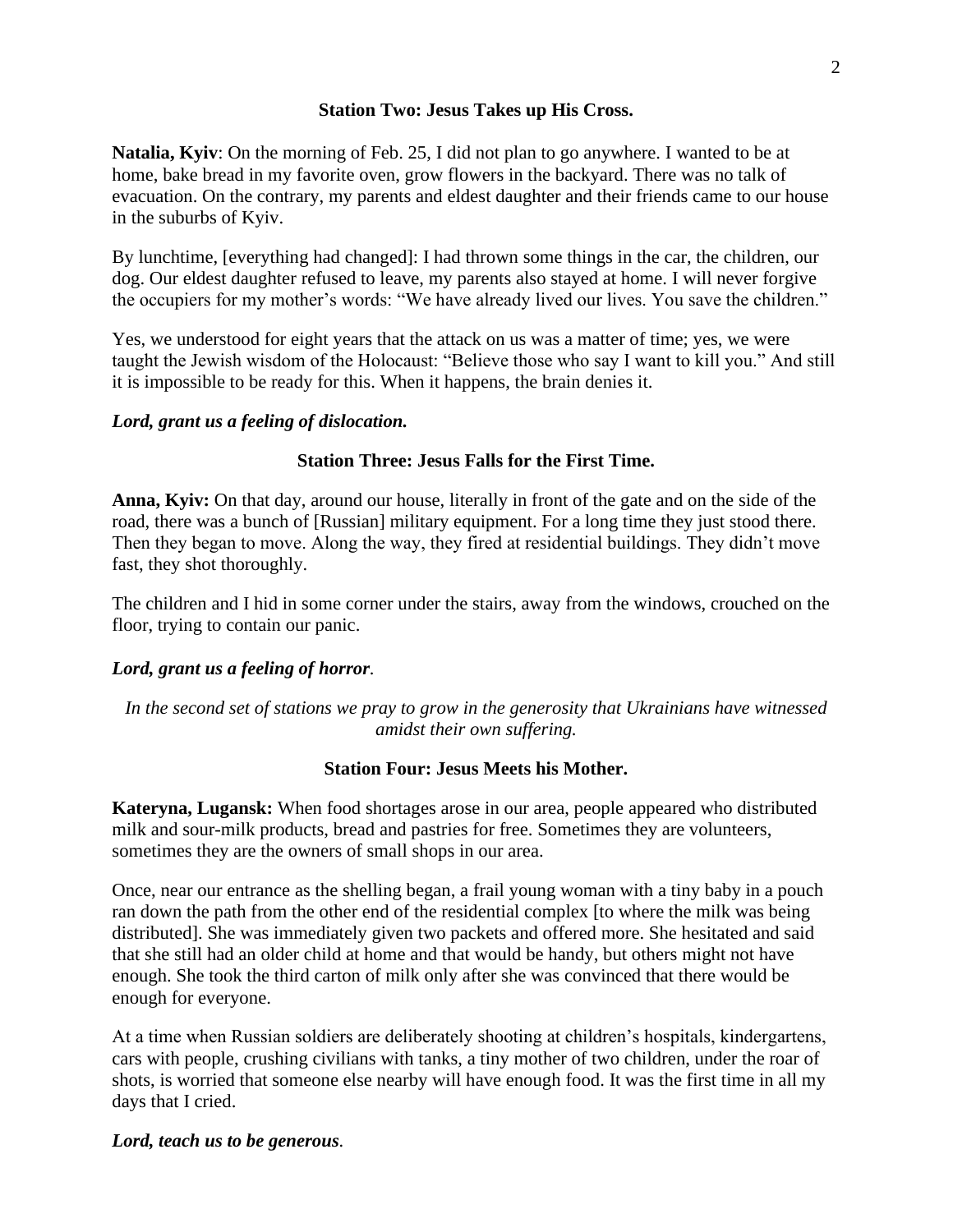# **Station Five: Simon of Cyrene Helps Jesus Carry the Cross.**

**Natalia, Kyiv:** I could not sleep. I was shivering as soon as I closed my eyes—I saw my parents saying goodbye to me and my grandchildren. Every sound seemed suspicious.

In the morning I had to take a quick walk with the dog, but the sirens sounded. We just sat on the floor in the bathroom. My eldest son climbed into the cast-iron bath, lay in it and sang. The youngest, sitting on the dog mat, asked curiously why we were sitting in the dark on the floor.

**Anna, Kyiv:** The freaks are shelling the houses. A terrible horror. Two things flew into the yard with a whistle and explosions. Then in a respite, [my son] Kirill raises his head and says, "This is just fireworks in my honor!" I am amazed by his optimism. Happy birthday, son!

# *Lord, teach us to be generous.*

# **Station Six: Veronica Wipes the Face of Jesus.**

**Natalia, Kyiv**: At the border there is a queue of several kilometers. They say we were lucky to have to stay only a day. Others stayed for two or three days. You can't sleep; you need to be ready to move the car every few minutes. If you miss the queue, others will pass you by. The situation is tense, but volunteers are coming and going, literally persuading you to take hot food, sweets and fruit for the children.

The Poles are incredible people. They carry food, clothing, children's things, household chemicals, medicines. They hand out free SIM cards, accommodations and transfers. Both municipal transport and railway tickets are now free for Ukrainians.

The day after we arrived, we went to the station to help Polish volunteers meet our refugees. When you're at the train station feeding someone, calming them down with the mantra "Yes, I only arrived yesterday," it's a little easier. It's therapy, as [Ukrainian poet] Lina Kostenko once brilliantly formulated it: "Someone in the world is worse off than you."

# *Lord, teach us to be generous.*

# **Station Seven: Jesus Falls for the Second Time.**

**Lyudmila, Mariupol**: Here is hell. Constant shelling. We sit in the basement, sometimes we manage to cook food on a fire. A hole was dug near the entrance to go to the toilet. Very cold. We are still alive, but there is very little food left. As for the rest of our relatives, I don't know. There is no connection.

# *Lord, teach us to be generous.*

*In the third set of stations we pray for the strength to not look away from what is happening in Ukraine.*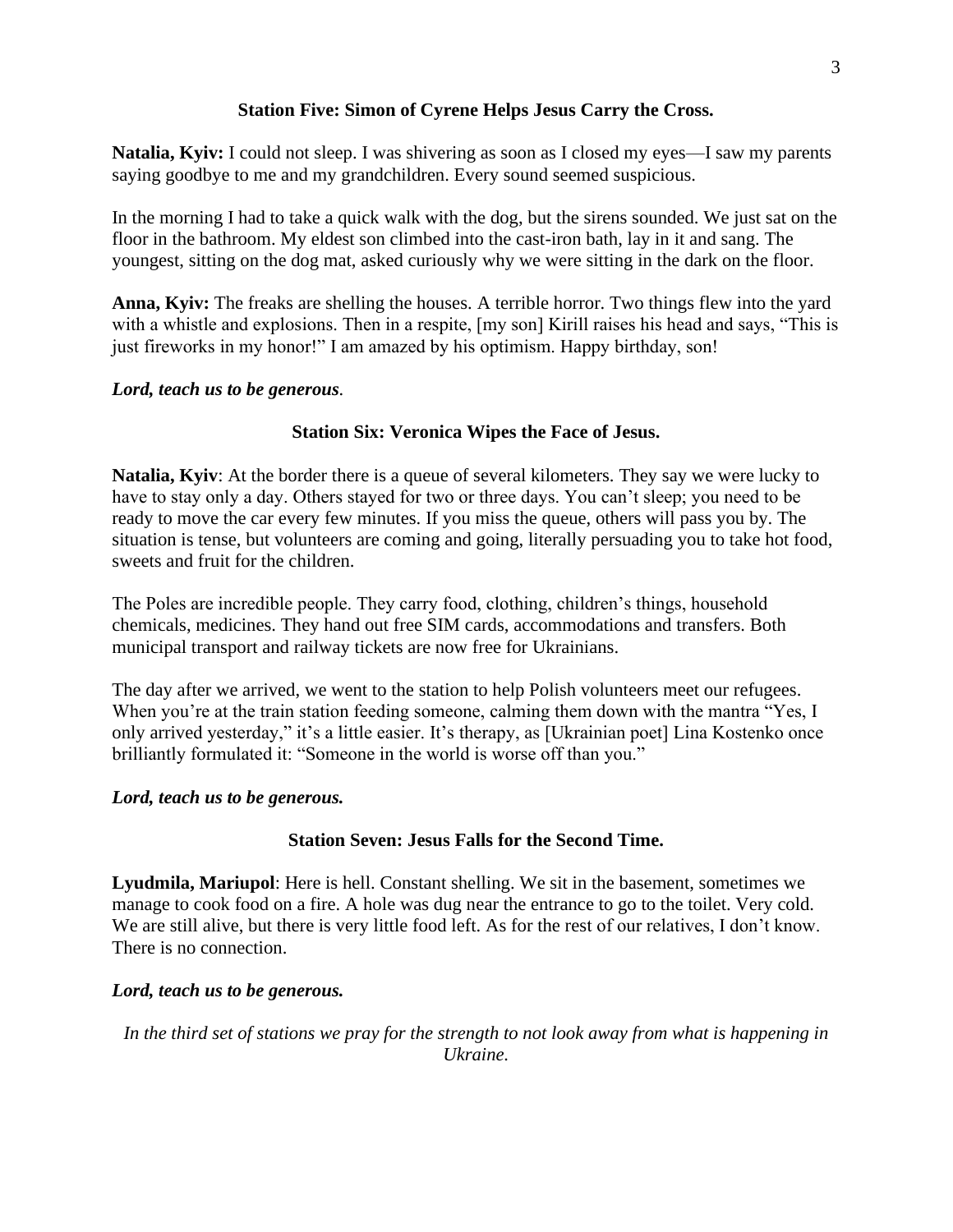# **Station Eight: Jesus Meets the Women of Jerusalem.**

**Kateryna, Lugansk**: These days, I have a feel for what the concept of "*sick horror"* means. It is an almost tangible something that lives in the area of the solar plexus. Periodically it spreads its tentacles throughout the body from the inside, compresses every organ, every artery, vein, capillary. It was physically impossible to eat or drink, too. It was impossible to sleep; it was constantly very cold and no blankets and socks could save us. And I couldn't cry.

On the second day, fear turned into hellish hatred. It grows stronger every day and becomes almost tangible.

# *Lord, give us the faithfulness to not look away.*

# **Station Nine: Jesus Falls for the Third Time.**

**Darla, Mariupol**: We have been without water, electricity, gas, heating for eight days. Neighbors lit a fire under the house to cook food on it. We stood in line for six hours. There was no bread. Shops have been looted. All the roads around are mined by the Russian military. There are no corridors. It's not safe to drive because you can get blown up.

Mom said that there was enough food for everyone for a maximum of a week. After that, there will be no more. They collect snow and boil it.

# *Lord, give us the faithfulness to not look away.*

# **Station Ten: Jesus is Stripped of His Garments.**

**Natasha, Mariupol**: Half a million Mariupol residents are cut off from life. There are no streets left with undestroyed houses. The bodies of the dead are buried in the courtyards of residential sectors. There is no light, heat, water, food, communications in the city. Children are dying of dehydration. The enemy cynically breaks the promised "green corridors," blocking any attempts to deliver food and medicines.

# *Lord, give us the faithfulness to not look away.*

# **Station Eleven: Jesus is Nailed to the Cross.**

**Yaroslava, Borodianka**: A shell hit my apartment in a four-story building—it is no more. Hiding with my mother in the basements of private houses. In Borodyanka, Kadyrovites [Chechnyan paramilitary soldiers who are working with the Russian army] are shooting at locals, shelling is constantly being carried out. We are exhausted both physically and mentally. We are constantly crying...

# *Lord, give us the faithfulness to not look away.*